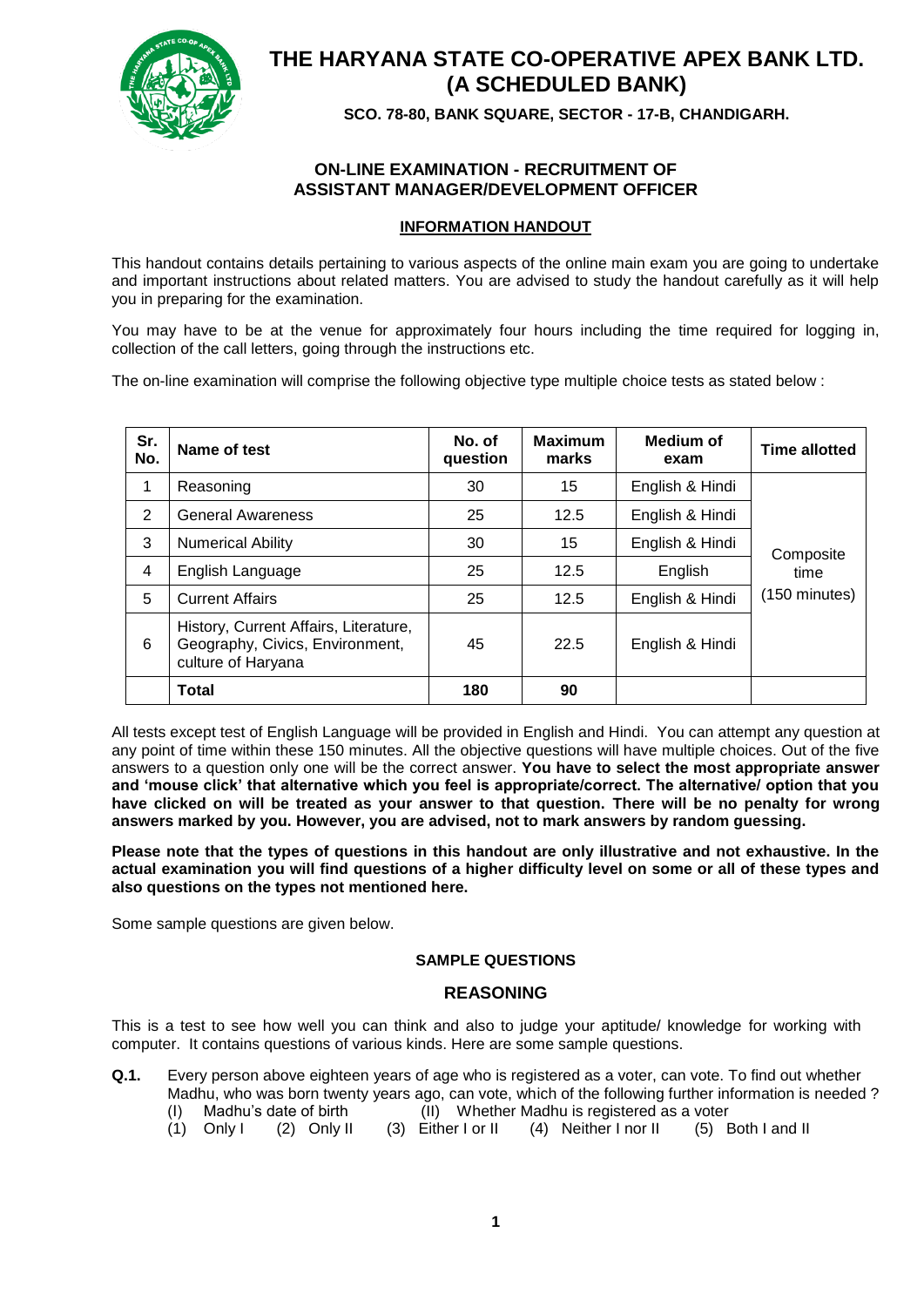- **Q.2.** If the first and the second letters in the word 'DEPRESSION' were interchanged, also the third and the fourth letters, the fifth and sixth letters and so on, which of the following would be the seventh letter from the right ? (1) R  $(2)$  O  $(3)$  S  $(4)$  I  $(5)$  Other than those given as options
- **Q.3.** In a row of girls, if Seeta who is 10th from the left and Lina who is 9th from the right interchange their seats, Seeta becomes 15th from the left. How many girls are there in the row ? (1)  $16$  (2)  $18$  (3)  $19$  (4)  $22$  (5) Other than those given as options
- **Q.4.** In the series given below count each 5 which is not immediately preceded by 3 but is immediately followed by 7. How many such 5's are there ? 1 5 7 3 5 7 4 7 3 7 2 5 6 5 8 5 7 4 5 6 5 5 7 1 5 7 7 5 5 (1) 1 (2) 2 (3) 3 (4) 4 (5) 5
- **Q.5.** The town of Paranda is located on Green lake. The town of Akram is West of Paranda. Tokhada is East of Akram but West of Paranda. Kakran is East of Bopri but West of Tokhada and Akram. If they are all in the same district, which town is the farthest West?<br>(1) Paranda (2) Kakran (3) Akram (1) Paranda (2) Kakran (3) Akram (4) Tokhada (5) Bopri

### **GENERAL AWARENESS**

- **Q.1.** Which of the following is the state where the number of people living below poverty line is maximum ? (1) Bihar (2) Andhra Pradesh (3) Uttar Pradesh (4) Rajasthan (5) Orissa
- **Q.2.** OSCAR awards are given for best performance in which of the following field ?<br>(1) Films (2) Literature (3) Sports (4) Science (5) Social S (1) Films (2) Literature (3) Sports (4) Science (5) Social Service
- **Q.3.** Who among the following is the director of the film "Lagaan" ? (1) Sanjay Leela Bhansali (2) Vasant Govarikar (3) Karan Johar (4) B. R. Chopra (5) Other than those given as options
- **Q.4.** Why we cannot see the objects in the dark?
	- (1) These objects emit light
	- (2) These objects absorb light
	- (3) There is no light coming to our eyes from these objects
	- (4) The light gets obstructed by the darkness.
	- (5) Other than those given as options
- **Q.4.** Which of the following samples of water can be termed as pure water ?
	- (1) Water in which alum is added (2) Clean water (3) Filtered water

(4) No other substance added to it (5) Other than those given as options

# **NUMERICAL ABILITY**

- **Q.1.** At 10 paise each, how many paise will 6 lemons cost ? (1) 6 (2) 10 (3) 60 (4) 61 (5) 610
- **Q.2.** Which of the following can be exact multiple of 4 ? (1) 27114 (2) 58204 (3) 48402 (4) 32286 (5) Other than those given as options
- **Q.3-6.** In each of the following questions one number is missing. The place where the number is missing is shown by a question mark (?). You have to find out which one of the answers shown against 1, 2, 3 and 4 can replace the question mark. If none of these four can replace the question mark, you will indicate (5) i.e. 'Other than those given as options' as your answer.

| Q.3. | $42 + 73 + 137 = ?$<br>$(1)$ 352 | $(2)$ 252 | $(3)$ 242 | $(4)$ 142 | (5) Other than those given as options |
|------|----------------------------------|-----------|-----------|-----------|---------------------------------------|
|      | Q.4. $20 \times \frac{1}{2} = ?$ |           |           |           |                                       |
|      | $(1)$ 4                          | (2) 5     | $(3)$ 12  | $(4)$ 20  | (5) Other than those given as options |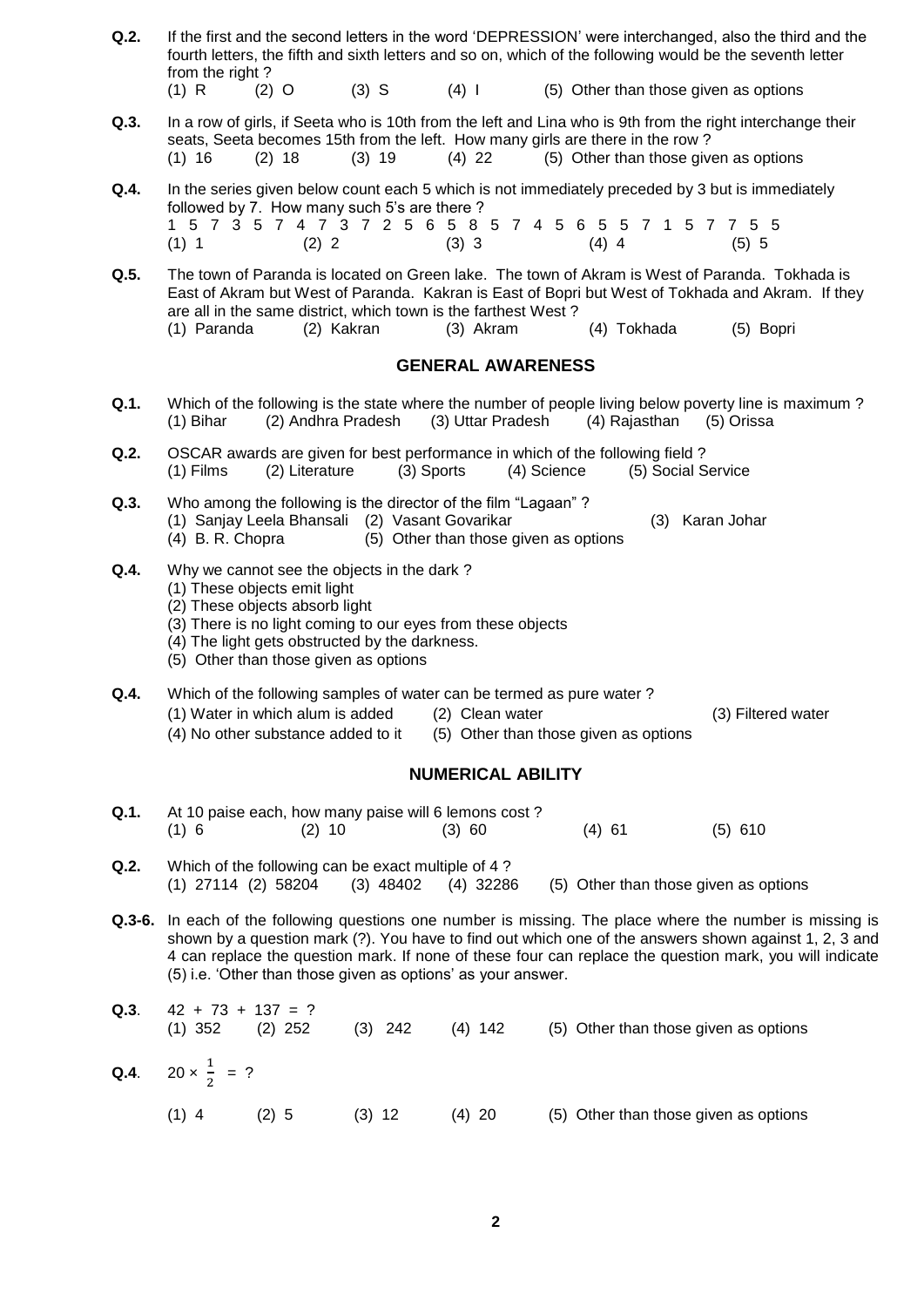|      | Q.5. $0.7 \times 0.5 = ?$ |            |          |                          |                                       |  |  |
|------|---------------------------|------------|----------|--------------------------|---------------------------------------|--|--|
|      | $(1)$ 35                  | $(2)$ 0.35 |          | $(3)$ 0.0035 $(4)$ 0.035 | (5) Other than those given as options |  |  |
| Q.6. | 15:25:6:?                 |            |          |                          |                                       |  |  |
|      | $(1)$ 9                   | $(2)$ 10   | $(3)$ 30 | $(4)$ 15                 | (5) Other than those given as options |  |  |

## **ENGLISH LANGUAGE**

This is a test to see how well you know English. Your English language ability would be tested through questions on grammar, vocabulary, sentence completion, synonyms, antonyms, comprehension of a passage, etc. Study and answer the sample questions given below :

**Directions :** In each of the following questions, select from amongst the five alternatives, the word nearest in meaning to the word given in capitals.

| Q.1. | _ETHAL<br>light<br>(1)                                | (2) | dangerous | (3)                                              | deadly | 4) | cruel | (5)                | thoughtless |
|------|-------------------------------------------------------|-----|-----------|--------------------------------------------------|--------|----|-------|--------------------|-------------|
| Q.2. | <b>CENTENARY</b><br>$(1)$ a guard<br>(4) hundred runs |     |           | (2) a hundred years<br>(5) hundredth anniversary |        |    |       | (3) a very old man |             |
| Q.3. | TRIUMPH                                               |     |           |                                                  |        |    |       |                    |             |

| (1) conquer | $(2)$ smash | $(3)$ earn | $(4)$ brave | (5) capture |
|-------------|-------------|------------|-------------|-------------|
|-------------|-------------|------------|-------------|-------------|

**Directions :** In each of the following questions, select from amongst the five alternatives, the word most opposite in meaning of the word given in capitals.

| Q.A  | LIVELY<br>(1)<br>simple               | (2)<br>weak      | (3)<br>dull     | (4) angry        | $(5)$ moron        |
|------|---------------------------------------|------------------|-----------------|------------------|--------------------|
| Q.5. | <b>INADVERTENT</b><br>(1)<br>adequate | (2)<br>available | (3) sluggish    | (4)<br>negligent | (5)<br>intentional |
| Q.6. | <b>INEPT</b><br>(1)<br>accurate       | skilful<br>(2)   | (3)<br>sensible | artistic<br>(4)  | (5)<br>apt         |

# **CURRENT AFFAIRS**

- **Q.1.** In which of the following states is the number of people living below poverty line the maximum ? (1) Bihar (2) Andhra Pradesh (3) Uttar Pradesh (4) Rajasthan (5) Orissa
- **Q.2.** Who among the following is the current Prime Minister of India ? (1) Shri Ram Nath Kovind (2) Dr. Manmohan Singh (3) Mrs. Sonia Gandhi  $(4)$  Shri Narendra Modi  $(5)$  Other than those given as options
- **Q.3.** Which Team won the Vijay Hazare Trophy 2019-20 ? (1) Karnataka (2) Tamil Nadu (3) Chhattisgarh (4) Punjab (5) Gujarat

# **HISTORY, CURRENT AFFAIRS, LITERATURE, GEOGRAPHY, CIVICS, ENVIRONMENT, CULTURE OF HARYANA**

- **Q.1.** Which is the largest city of Haryana State ? (1) Faridabad (2) Rohtak (3) Panipat (4) Hisar (5) Sirsa
- **Q.2.** Which of the following cities in Haryana has been cited as the war place in the Mahabharata? (1) Panipat (2) Kurukshetra (3) Rohtak (4) Chandigarh (5) Karnal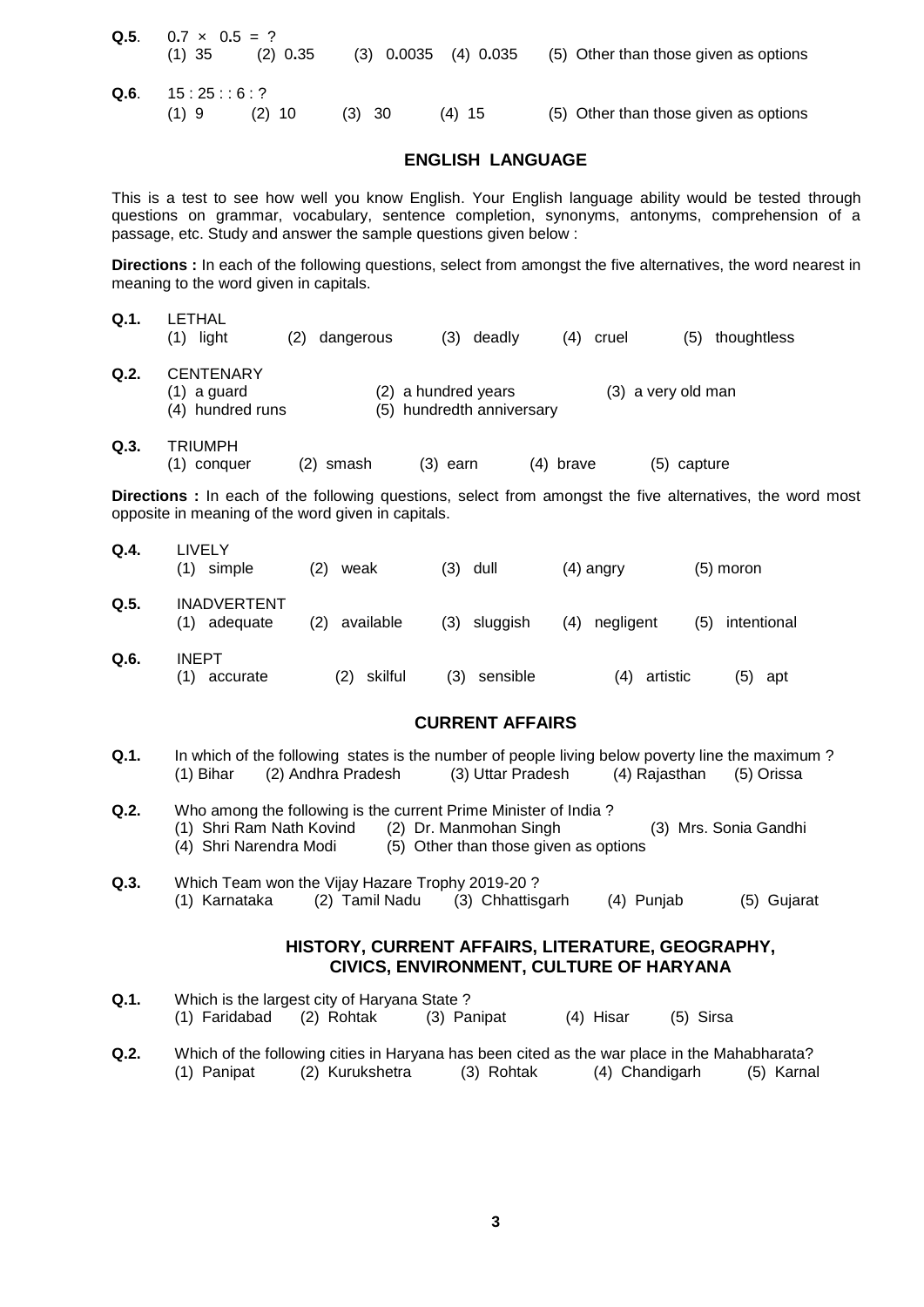# **Details of the online Examination :**

- (1) The examination would be conducted on-line i.e. on a computer.
- (2) All tests except of English Language will be in English and Hindi.
- (3) All the questions will have multiple choices. Out of the five answers to a question only one will be the correct answer. **The candidate has to select the correct answer and 'mouse click' that alternative which he/ she feels is correct. The alternative/ option that is clicked on will be treated as the answer to that question. Answer to any question will be considered for final evaluation, only when candidates have submitted the answers by clicking on "Save & Next" or "Mark for Review & Next".**
- (4) The clock has been set at the server and the countdown timer at the top right corner of your screen will display the time remaining for you to complete the exam. When the clock runs out the exam ends by default - you are not required to end or submit your exam.
- (5) The Question Palette displayed on the right side of screen will show the status of each question using one of the following symbols:



You have not visited the question yet.



You have not answered the question.



You have answered the question.

You have NOT answered the question, but have marked the question for review.



The question(s) "Answered and Marked for Review" will be considered for evaluation.

The Marked for Review status for a question simply indicates that you would like to look at that question again. *If a question is answered and Marked for Review, your answer for that question will be considered in the evaluation.*

- (6) To select a question to answer, you can do one of the following :
	- (a) Click on the question number on the question palette at the right of your screen to go to that numbered question directly. Note that using this option **does NOT save your answer** to the current question.
	- (b) Click on **'Save & Next'** to save answer to current question and to go to the next question in sequence.
	- (c) Click on **'Mark for Review and Next'** to save answer to current question, mark it for review, and to go to the next question in sequence.
- (7) To select your answer, click on one of the option buttons.
- (8) To change your answer, click another desired option button.
- (9) To save your answer, you MUST click on **Save & Next.**
- (10) To deselect a chosen answer, click on the chosen option again or click on the **Clear Response** button.
- (11) To mark a question for review click on **Mark for Review & Next**. *If an answer is selected for a question that is Marked for Review, the answer will be considered in the final evaluation.*
- (12) To change an answer to a question, first select the question and then click on the new answer option followed by a click on the **Save & Next** button.
- **(13) Questions that are saved or marked for review after answering will ONLY be considered for evaluation.**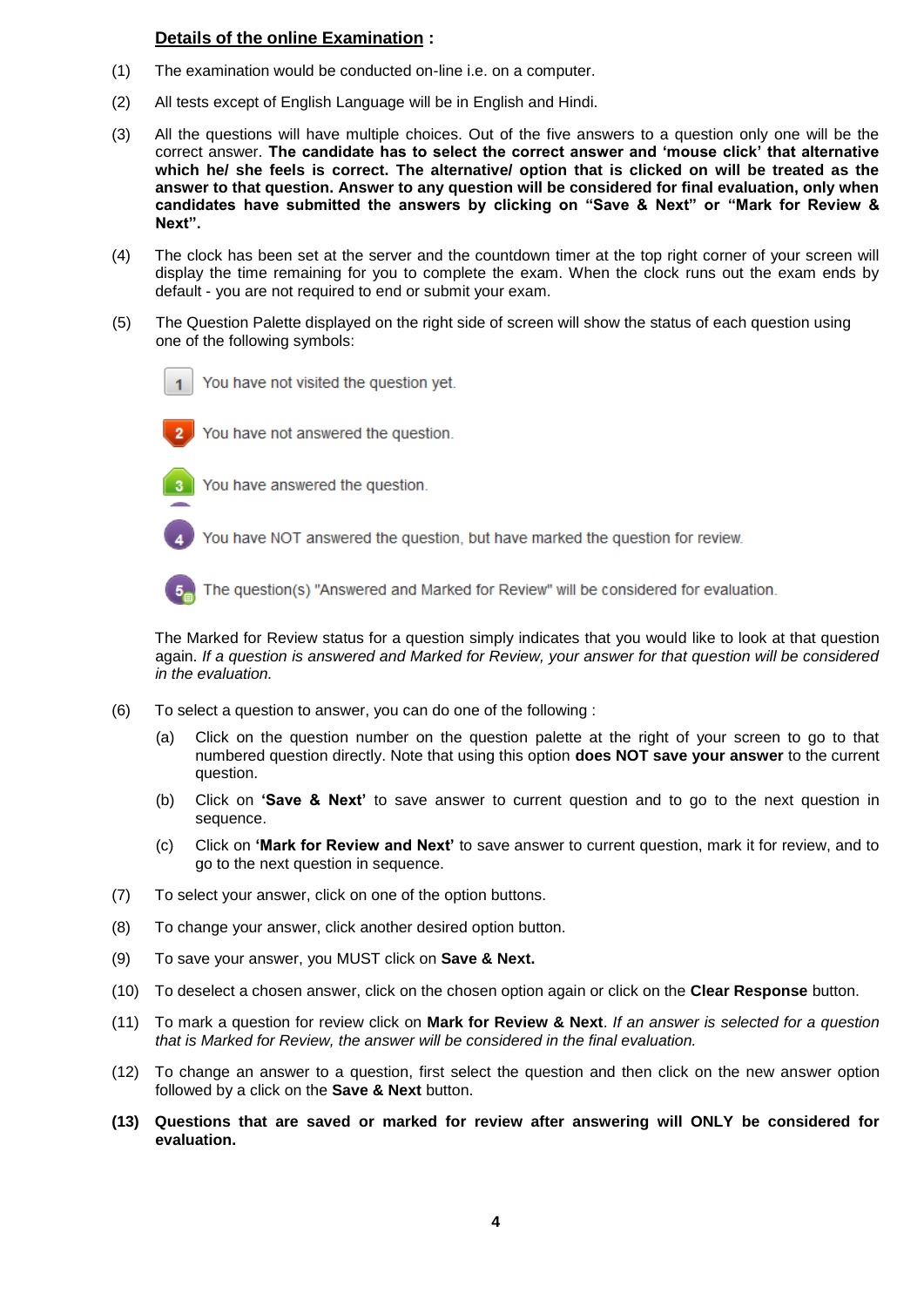- (14) The candidates are requested to follow the instructions of the "Test Administrator" carefully. If any candidate does not follow the instructions / rules, it would be treated as a case of misconduct/ adoption of unfair means and such a candidate would be liable for debarment from appearing for examinations for a period as decided by Bank.
- (15) The candidates may ask the Test Administrator about their doubts or questions only before the commencement of the test. No query shall be entertained after the commencement of the examination.
- (16) After the expiry of the allotted time, the candidates will not be able to attempt any question or check their answers. The answers of the candidate would be saved automatically by the computer system even if he/ she has not clicked the "Submit" button.

### **(17) Please note :**

- **(a) Candidates will not be allowed to "finally submit" unless they have exhausted the actual test time.**
- **(b) Under no circumstances should a candidate click on any of the 'keyboard keys' once the exam starts as this will lock the exam.**

### **B] General Instructions :**

- (1) Please note date, time and venue address of the examination given in the call letter.
- (2) You may visit the venue one day before the Online Examination to confirm the location so that you are able to report **on time** (as printed on the call letter) on the day of the examination. Late comers will not be allowed.
- (3) The call letter should be brought with you to the examination venue along with your recent passport size photograph duly pasted on it. (Preferably the same photograph as was as uploaded).
- (4) You must scrupulously follow the instructions of the Test Administrator and Bank Representative at the examination venue. If you violate the instructions you will be disqualified and will be asked to leave the examination venue.
- (5) Use of books, note books, calculators, watch calculators, pagers, mobile phones etc. is not permitted in this examination. Candidates are advised not to bring/carry any banned items including mobile phones/pagers, any type of watch, belt, wallets, ladies purse, wear ornaments like ring, chain, earrings etc., electronic or communication devices, pen, pencil, eraser, sharpener and correcting fluid to the venue of examination as safety arrangement cannot be assured. If any candidate is found possessing such items he/she will not be allowed to enter in the examination centre. Candidate found possessing mobile phone and any other aiding material/device as mentioned above in the examination room will be treated serious violation and it will amount to cancellation of the candidature. Any candidate found resorting to any unfair means or malpractice or any misconduct while appearing for the examination including giving/receiving help to/from any candidate during the examination will be disqualified. The candidate should be vigilant to ensure that no other candidate is able to copy from his/her answers.
- (6) Please bring the call letter with your photograph affixed thereon, currently valid Photo identity proof in original and a photocopy of the same ID proof which you bring in original - THIS IS ESSENTIAL. Please handover the call-letter alongwith photocopy of photo identity proof duly stapled together to the invigilator. Currently valid photo identity proof may be PAN Card/Passport/Permanent Driving Licence/Voter's Card with photograph / Bank Passbook with photograph/Photo Identity proof issued by a Gazetted Officer on official letterhead /Photo Identity proof issued by a People's Representative on official letterhead/Valid recent Identity Card issued by a recognised College / University / Aadhar/E-aadhar Card with a photograph/Employee ID in original/Bar Council Identity card with photograph. **Please Note - Ration Card and Learner's Driving License will NOT be accepted as valid ID proof.** Please note that your name as appearing on the call letter (provided by you during the process of registration) should exactly match the name as appearing on the photo identity proof. Female candidates who have changed first/last/middle name post marriage must take special note of this. If there is any mismatch between the name indicated in the Call Letter and Photo Identity Proof you will not be allowed to appear for the exam.